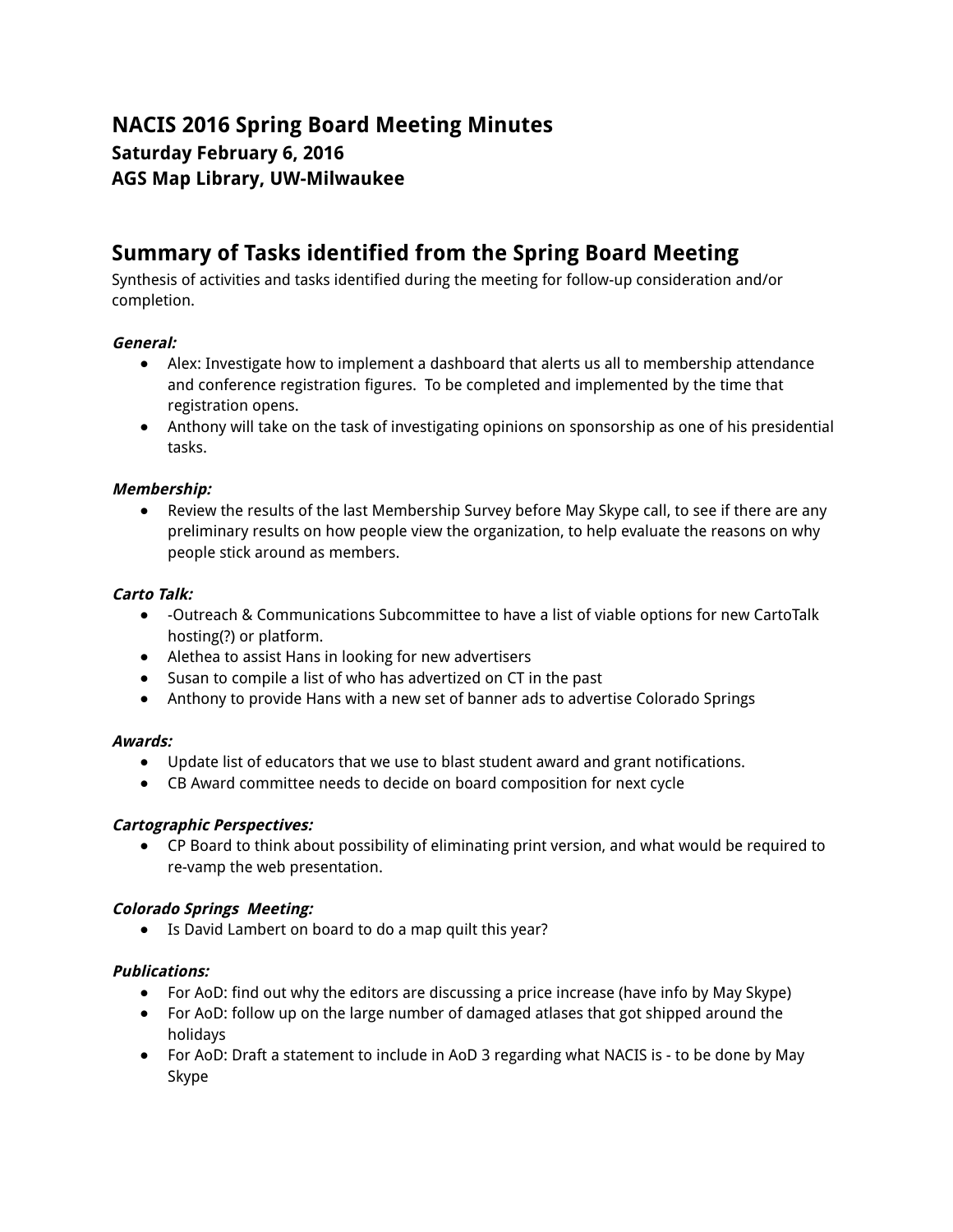### **Presidential Initiatives:**

● By annual meeting have a strategy in place for improving student retention rates.

### **Membership Benefits:**

● Daniel: Research shipping costs for Han's Globes within the US.

### **Other Business:**

● See what Nathaniel's plans for Natural Earth are, in regards to future hosting, increasing the data available, and updating current data.

# **Motions Passed:**

-Approved the December 2015 Skype Meeting Minutes

-Hans has been re-appointed as Carto Talk editor for a 3-year term, effective January 1, 2016.

-Rates for PCD and GDCD have been adjusted to \$110 for regular members and \$95 for students.

-Continue current sponsorship plan of offering bag inserts for the next two years (Colorado Springs and Montréal).

-2015 Budget was approved.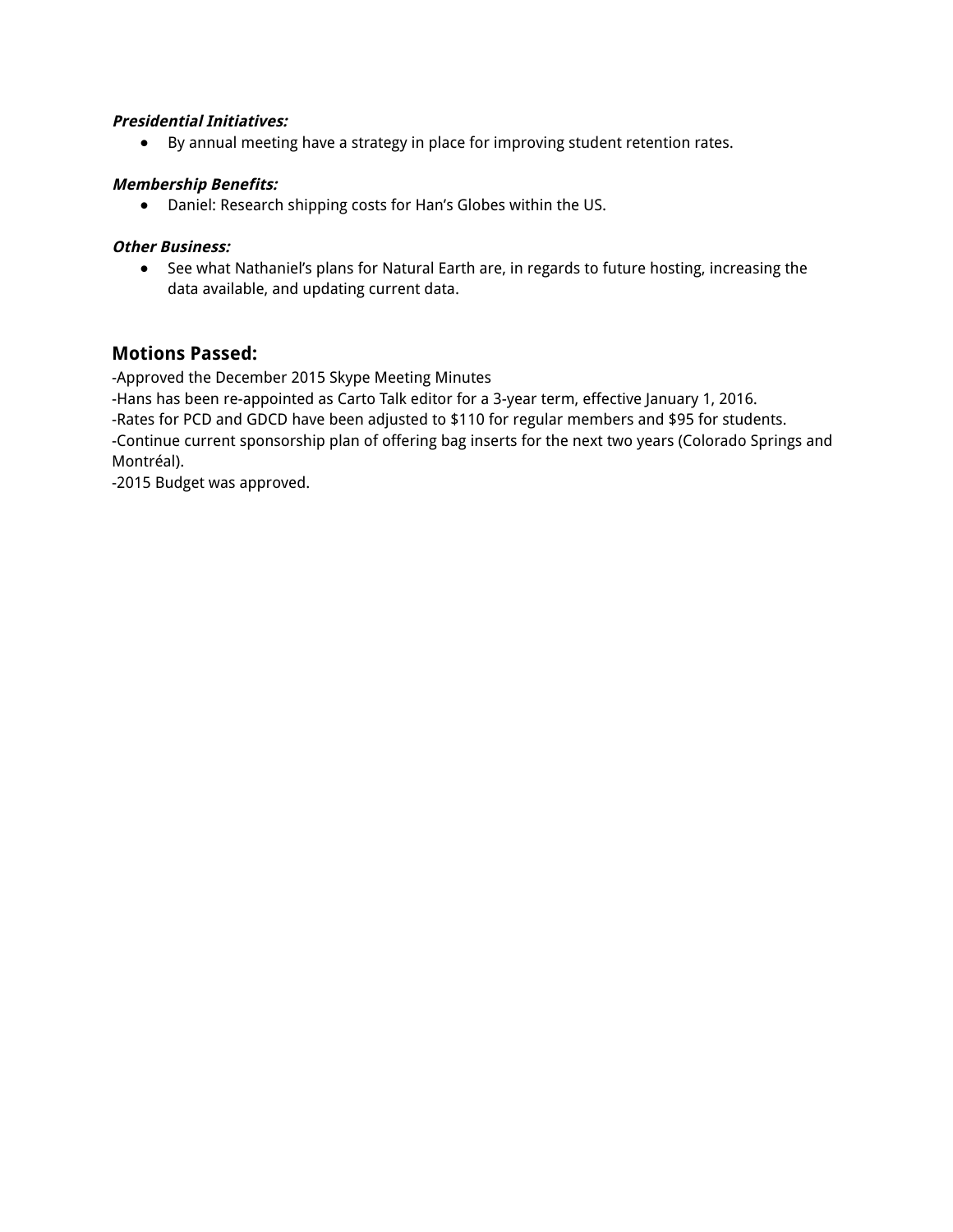# **Board Composition:**

# **Executive Office (non-voting)**

Tanya Buckingham | Executive Director-Annual Meeting Operations (term expires 1/2017) Susan Peschel | Business Operations (un-termed) Daniel Huffman | Executive Director-Operations (term expires 1/2019)

### **Executive Board (voting)**

Alex Tait | Past President (term expires 10/2016) Amy Griffin | President (term expires 10/2016) Anthony Robinson | Vice President & Program Chair Colorado Springs (term expires 10/2016) Fritz Kessler | VP-Elect (term expires 10/2016) Jenny Marie Johnson | Treasurer (term expires 10/2016) Martha Bostwick | Secretary (term expires 10/2017)

# **Board of Directors (voting)**

Nat Case (term expires 10/2016) Kristen Grady (term expires 10/2016) Alethea Steingisser (term expires 10/2016) Andy Woodruff (term expires 10/2017) Brooke Harding (term expires 10/2017) (regrets) Matt Dooley (term expires 10/2017) (regrets)

Robin Tolochko | Student Board Member (term expires 10/2016)

# **Ex-officio Members (non-voting)**

Patrick Kennelly | Editor of Cartographic Perspectives (term expires 2016) Hans van der Maarel | Editor of CartoTalk (term expires Dec 31, 2018) (via Skype for portion of meeting)

---

# **Spring Board Meeting Attendance:**

Voting Board Members Attending (Board of Directors and Executive Board : 11 Executive Officers and Ex-Officio Members Attending (don't vote): 5 Excused/Not in Attendance: 2 voting, 0 non-voting -Quorum is ⅔ of voting board members in attendance, we meet quorum.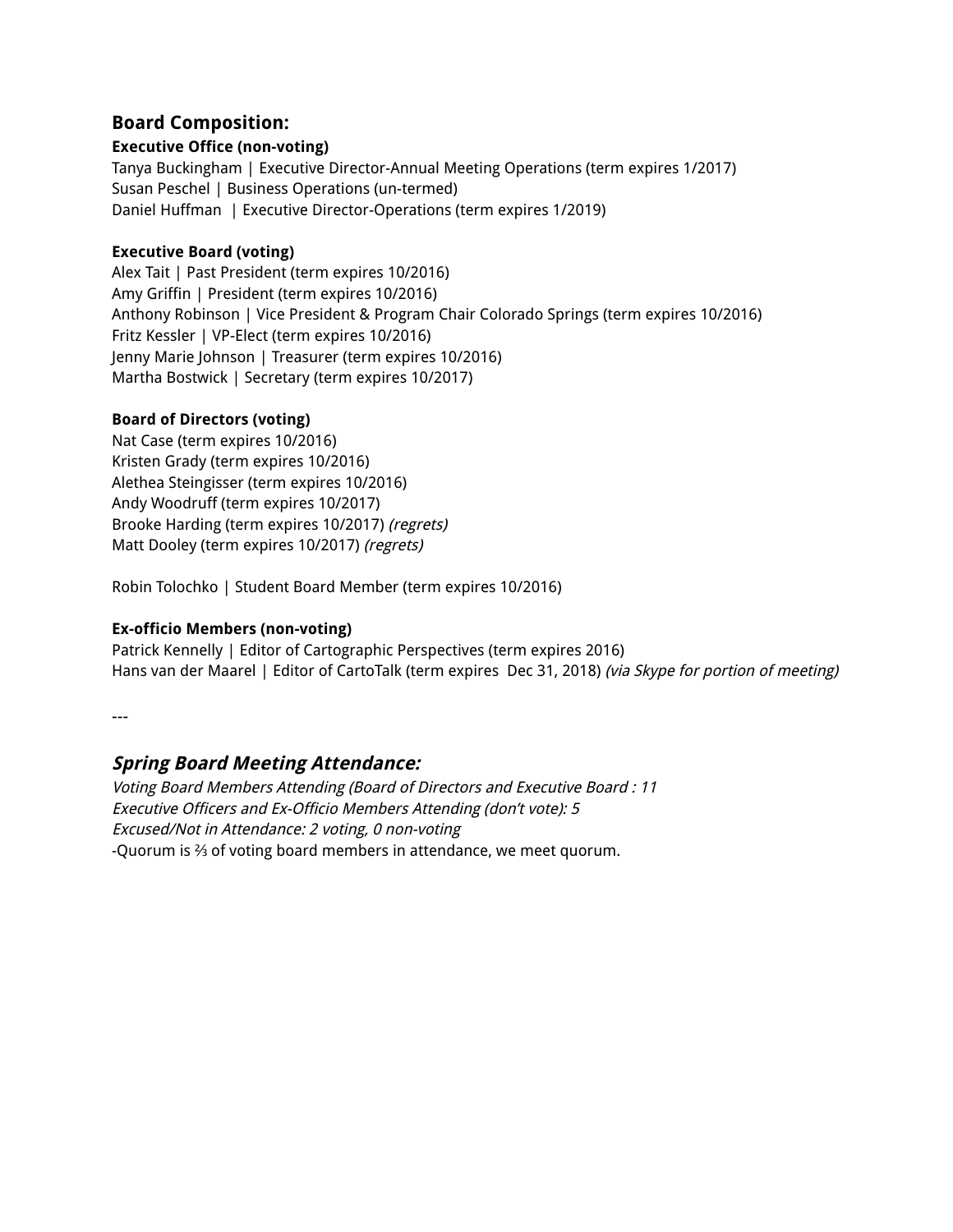# **Meeting opened at 9:04am CDT**

- Minutes recorded by Martha Bostwick Secretary
- **Agenda**

# **Welcome** | Amy Griffin

-Amy welcomed the board and reviewed the plan for the day.

-First Agenda item was to approve the minutes from the December 2015 Skype meeting. Amy asked for any feedback on the posted meeting minutes, and nobody offered corrections. Nat made the motion to approve the minutes. Robin seconded the motion. All votes Aye. Motion was passed.

-Introduction to Teamwork. Review of need for a project management solution for conference organization. Brief explanation of the setup of the program. We'll do an online demo at lunch. If you see things that aren't working in the system, discuss with Daniel.

# **Membership Update** | Susan Peschel

-Current membership numbers are around 595 right now.

-We are slowly losing institutional members, but this was expected with the switch to open-access journal. Mostly losing the libraries that are only using online access.

-Eventually we won't think it's useful to make a print copy, there are so few. We only print about 50 currently. 10 for Susan, 15 for editors and contributors, and the rest for libraries, and couple of individual members. Some are for Libraries of Record.

-Amy: how much extra effort is doing both layouts. How much less work would it be to not do a print version?

-Daniel: maybe save 25% of labor. If we stopped print, we would want to rethink webpresentation.

-Amy: maybe something for CP board to think about at next meetings.

-Fritz: We should keep an account of how the membership fluctuates. Who stays on, how long students are members, when and how long people stay members.

-Amy: She has a project planned that relates to student retention, and we could come up with a workflow to evaluate other members too. See what effects retention of all members.

-Susan: Does Tanya have any idea why her students don't always stay members after they graduate? -Tanya: It's a time of flux after graduation when they are transitioning to careers.

-Fritz: We shouldn't be comfortable/complacent with the fact that we have members, we should evaluate why those who don't renew stop.

-Alethea: Students that have travel grants write about their experience, and they often have suggestions. -Daniel: He has reasonably reliable numbers from past that will help track students.

-Susan: Automatic renewals are helpful, and the email reminder are very helpful for members to renew. -Nat: Do we have a sense of what people think NACIS is?

Susan: We can see who people are affiliated with by their membership.

Alex: What would you do with the data?

Alex: We're a diffuse organization of cartography and GIS.

-Tanya: We're a hub to help connect among disciplines.

-Are we a resource, a social network, a fountain of information on cartography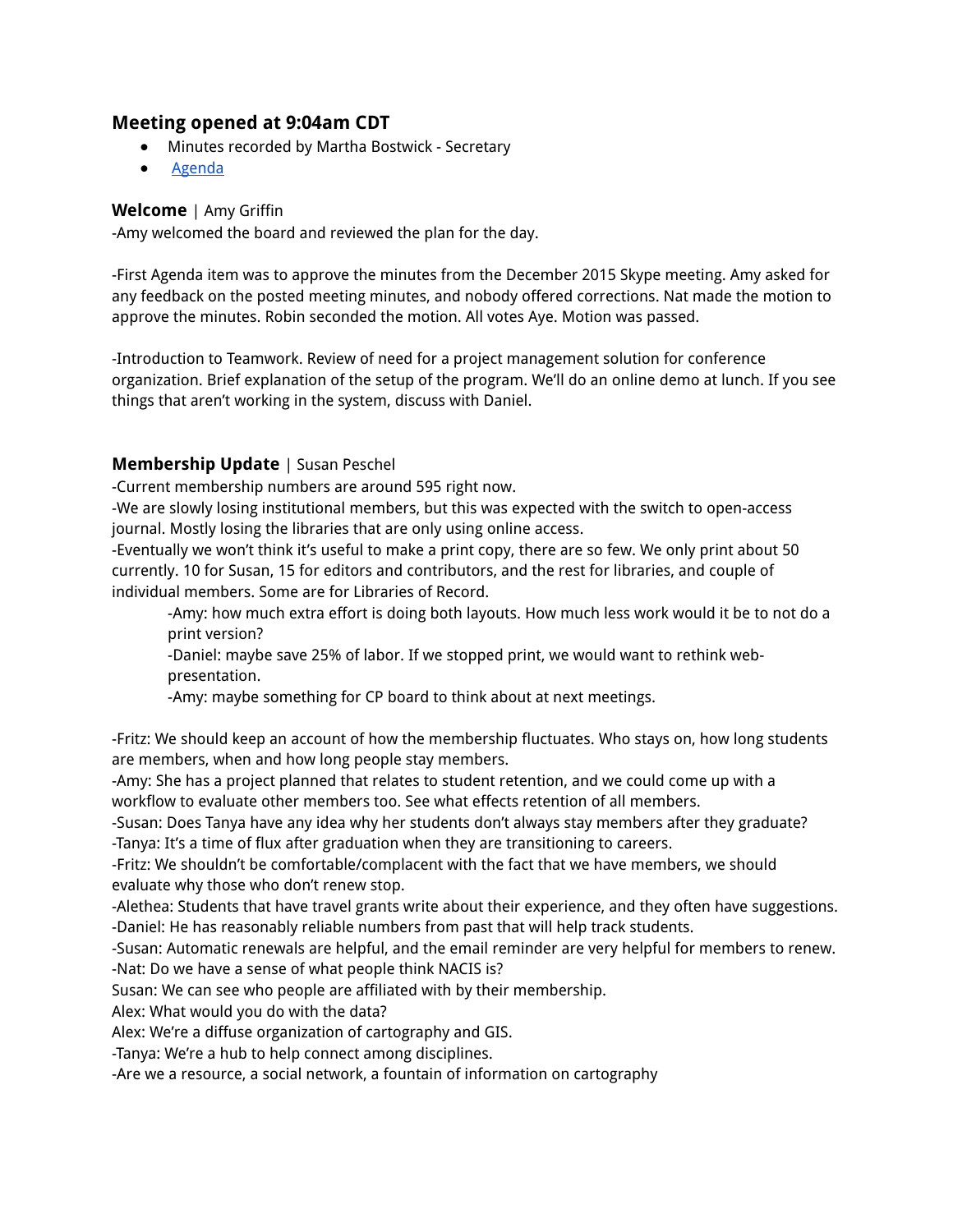-Amy: review results of Jenn Milyko's membership survey before next Skype call to see if there are any preliminary results on how people view the organization. To help understand the multiple reasons people stick around.

-Anthony: Important to look at the number of people that become members, stop membership and rejoin regularly. They come back when they are near the conference, what can we do to keep them members not all the time. Is the membership benefit enough to keep them renewing in their off-conference years?

-Alethea: do we have access to historical statistics, or are they easily accessed?

-Amy: it would take work to pull the data together, and to think about what we would want to try and track.

# **Finance Committee** | Jenny Marie Johnson

-see links to prior year's budgets and new draft budget for this year.

-We had a quick rundown of last year's budget, and what the proposed draft budget is for 2016. We will come back to this after the committee reports, and finalize any changes.

-General discussion on the usefulness of a dashboard number that alerts us all to membership attendance and conference registration, so we can all easily access those numbers. Alex to do item – look into this. What do we want on the dashboard? Can put it into the github list after we determine what we want. (current member numbers, and their categorical breakdown, number of registrations, we also need to know what Susan would like to see regularly). We'd like it done by the time that registration opens.

-We need a technical person to help with this. Paid position of necessary. This would coincide with the technical help that Hans needs. Coordinate with Nathaniel to see what he thinks we need.

# **CartoTalk** | Hans van der Maarel (remotely through Skype)

# ● **Technical help:**

-problem is that when Hans took over CartoTalk, he took on day-to-day management, but the technical side is unattended. He doesn't have the abilities to do the tech aspects. Sam is willing to help Hans figure out the skillset needed.

-Amy: maybe start by getting a sense of the tasks that need to be accomplished.

-Alex: is there something else out there in a different hosting system that would work for us, and doesn't need the technical abilities for tech support. There has got to be existing platforms that you pay to use and they take care of the tech for us.

-Tanya: is this under Outreach and Communications?

-Amy: we need a small group that can investigate what the alternatives are. See if what's out there would meet what we want it do do.

-JMJ: there seems to be a number options, we need to look at the options and see what is available -Alex: we can explore the options and see if it meets our technical needs, or what our current CartoTalk does.

-Hans: sounds like a good plan

\*Sub-Committee members: Hans, Alex, Alethea, under the Outreach & Communications Committee -Alex: they will have options available by next Skype call

-JMJ: depending on what's involved in transition, we could announce at annual meeting -Amy: after we hear options, we can decide how to proceed at next meeting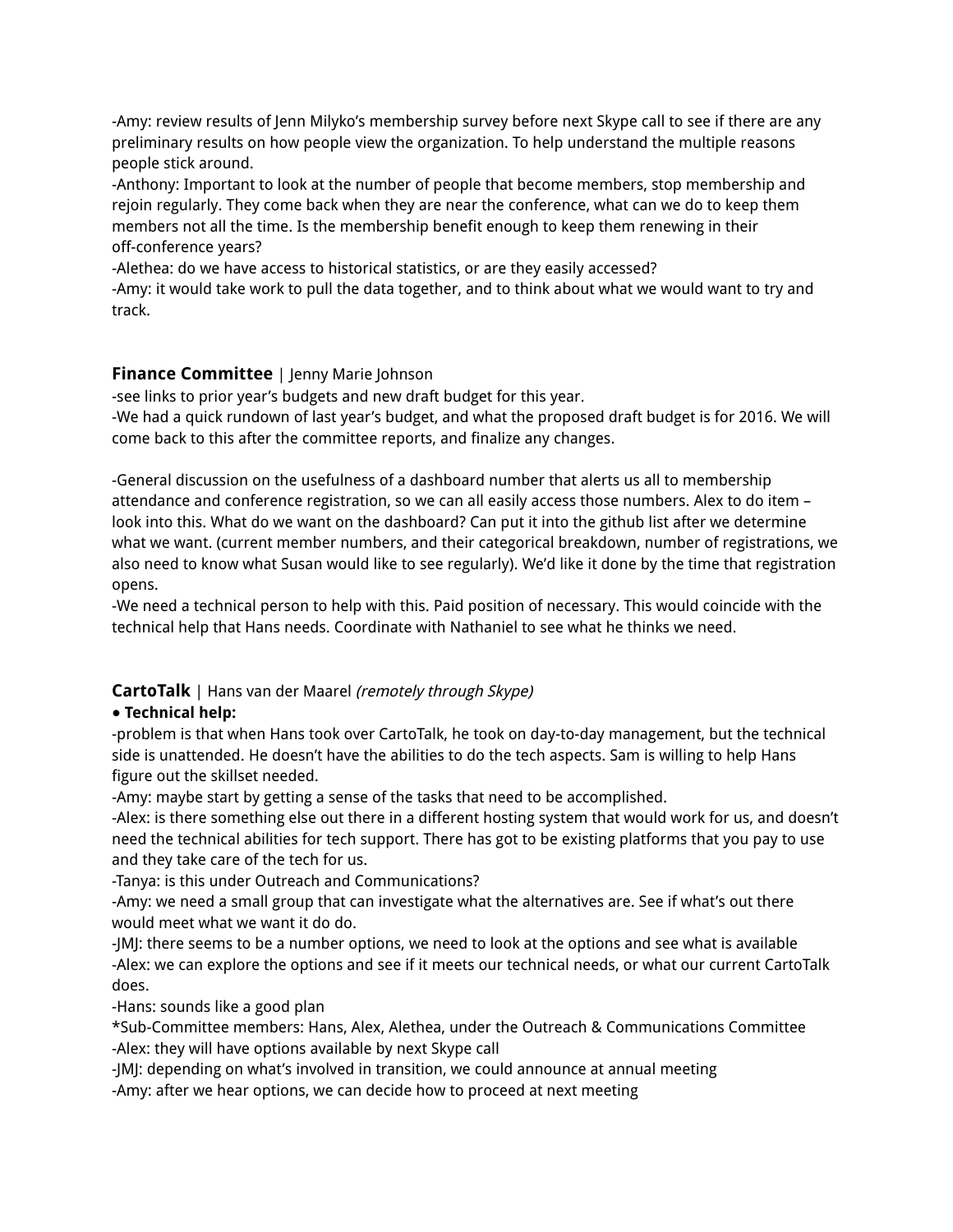### ● **Advertising:**

-Hans: we are currently a little short on advertisers, anyone who knows someone who might be a good fit please let us know

-is there anyone willing to help Hans look for and contact advertisers

\*Alethea volunteered to help Hans (during the Budget section of meeting at end of day)

-Nat : could the conference sponsorship opportunities be rolled into the CartoTalk advertising?

-Robin: with the possibilities of going to a new system, do we even need to invest time in this right now if a new format doesn't support advertisers

-Anthony: CartoTalk gets a ton of page view, so it could be a significant revenue source if we lined up the right advertisers. We are not internet marketing people, so it might be worth finding someone who analyses this stuff to find us the appropriate sponsors.

-Amy: Hans isn't suggesting we spend time drumming up advertising, just that someone can take the initiative to contact people who were referred to us as a possible sponsor.

-Alethea: do we have a current pricing sheet that we can send to people?

-Hans & Anthony: current pricing is an exceptionable bargain, for the number of impressions we offer. -general discussion on advertising etc.

-Nat: do we have a list of who has advertised in past

-Susan will compile a list of who has advertised on CartoTalk in past.

-we have always done free ads for people who support NACIS. Hans, Hugo, Axis Maps, etc. Should the grandfathering in practice still continue?

-Anthony: he thinks that is was only supposed to last for a year or two.

-Amy: let's look at what is being advertised, and get rid of the old ads.

-Anthony: spam the meeting with current ads

-Anthony to get Hans a set of new banner ads to advertise the meeting

#### ● **Re-appointment of term:**

-Hans is willing to continue in his role. We need to formally define a term. Is Hans happy for three year terms?

-Anthony: Motion that we reappointment Hans as editor of cartotalk, as of January 1, 2016. Nat seconds the motion. All Aye. Hans is re-appointed.

#### **BREAK**

# **Cartographic Perspectives** | Pat Kennelly

-Good year last year, we got out 3 issues, we've almost completed the fourth. One is a special issue on Cartographic Education. CP 81 is  $2<sup>nd</sup>$  of three for 2015. To be caught up would be through 85 for this year – aggressive but possible.

-Lisa Sutton (section editor) is stepping down. If anyone has ideas for someone who would be a good review editor, please let Pat or Amy know.

-Daniel: do we reimburse Lisa for the costs of her mailing the books to people? -Susan: she has never asked for it, but we would if they asked.

#### **Awards Committee** | Alethea Steingisser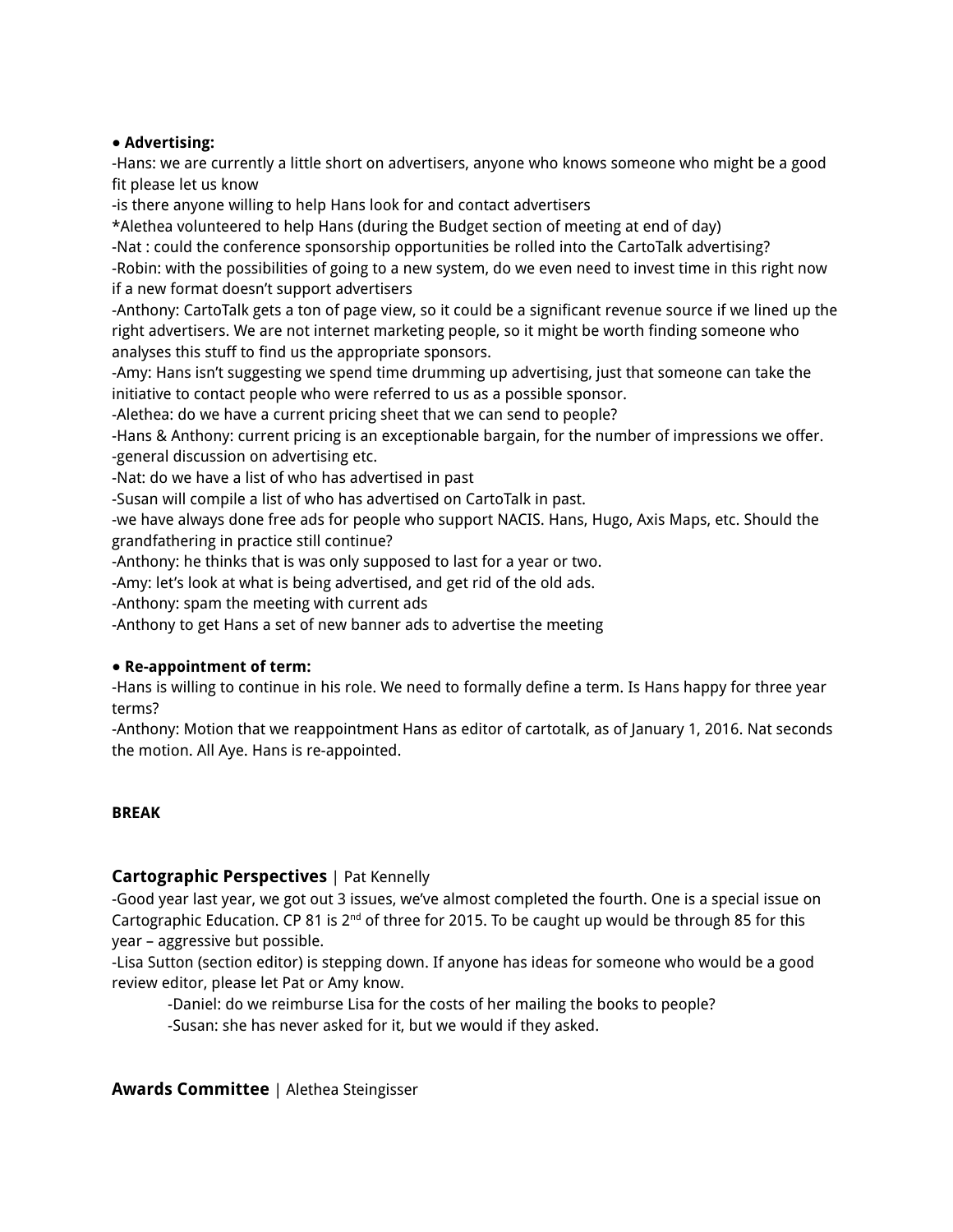#### ● Report

-Big thing this past year was the increase in travel grants, and the increase in the number of SMPC awards, and the category change for the SDMC.

-see her report for details on awards disbursement

-Matt Dooley is co-chair, and Leo is going to volunteer. Andy and Nat still on the committee.

-she wants to confirm dates are good for deadlines. Regular member travel grants in July, students in August. SMPC, SDMC, and Gallery for Sept 11.

-is the student travel grant deadline too close to the conference?

-Anthony: is there a way to make it part of the abstract submission form, so we can be alerted -what about the poster people? Would we have to adjust their dates?

\*Extensive discussion ensued on the +/- of having various dates for the different deadlines. After significant evaluation, it was decided that we would test-drive having one due date for all conference participation this year, and see how it goes. May 31 was decided upon as the Deadline.

-Daniel: nothing in Teamwork regarding the CB award. Could Nat send Daniel dates and etc.

-Daniel: as per budgeting, can we start adding the 2015 donation amount to the award total so we can see how it totals

-Daniel: list of educators and carto labs – how was that created?

-Amy: started with an old list that someone had started for another conference. She updated manually. -Martha also reviewed the list annually and updated manually.

-Awards committee task to update the educators list?

\*Remember to add these tasks to Teamwork.

-what about multiple year winners for student competitions?

-fine as is.

#### ● **Corlis Benefideo Award Update** | Nat Case

-Rebecca Solnit will be at the conference this year, and will be one of our speakers.

-Amy: Who is in touch with her for arrangements. Nat should put her in touch.

-Amy: we need to know when she wants to come, we can book her flight, hotel, etc. We just need to know when she wants to be there

-Award announcement. Who announces? Anthony says the MC should be someone who knows her well -committee needs to come up with a physical award. Idea is to have a map created about the local area. -is the map quilt an idea?

\*Is David willing to organize a quilt for this year? Need to check on this.

-what about the next award? Do we need to assemble a committee for the 2017 award? Are we as a board cool with having the award for 2017? (Yes). Suggestions from board for people to serve on committee for next award. Currently, the committee is Nat, NVK, and Sam Pepple. Should we always have overlap with a board member? The current committee needs to decide if anyone wants to remain on committee, and go from there.

-Liaise with Daniel to set up a Ninja form for CB form registration.

-Anthony: coordinate closer to conference, the 2 keynote speakers and how to do dinners out, etc. Someone needs to organize this – it can be a lot to do for the program coordinator. Could be an appropriate role for the ED's.

**General Conference Issues** | Amy Griffin, Anthony Robinson

● **Incorporating PCD/GDCD into main program costs (for attendees):**

-Amy: what are peoples opinions? Pros and cons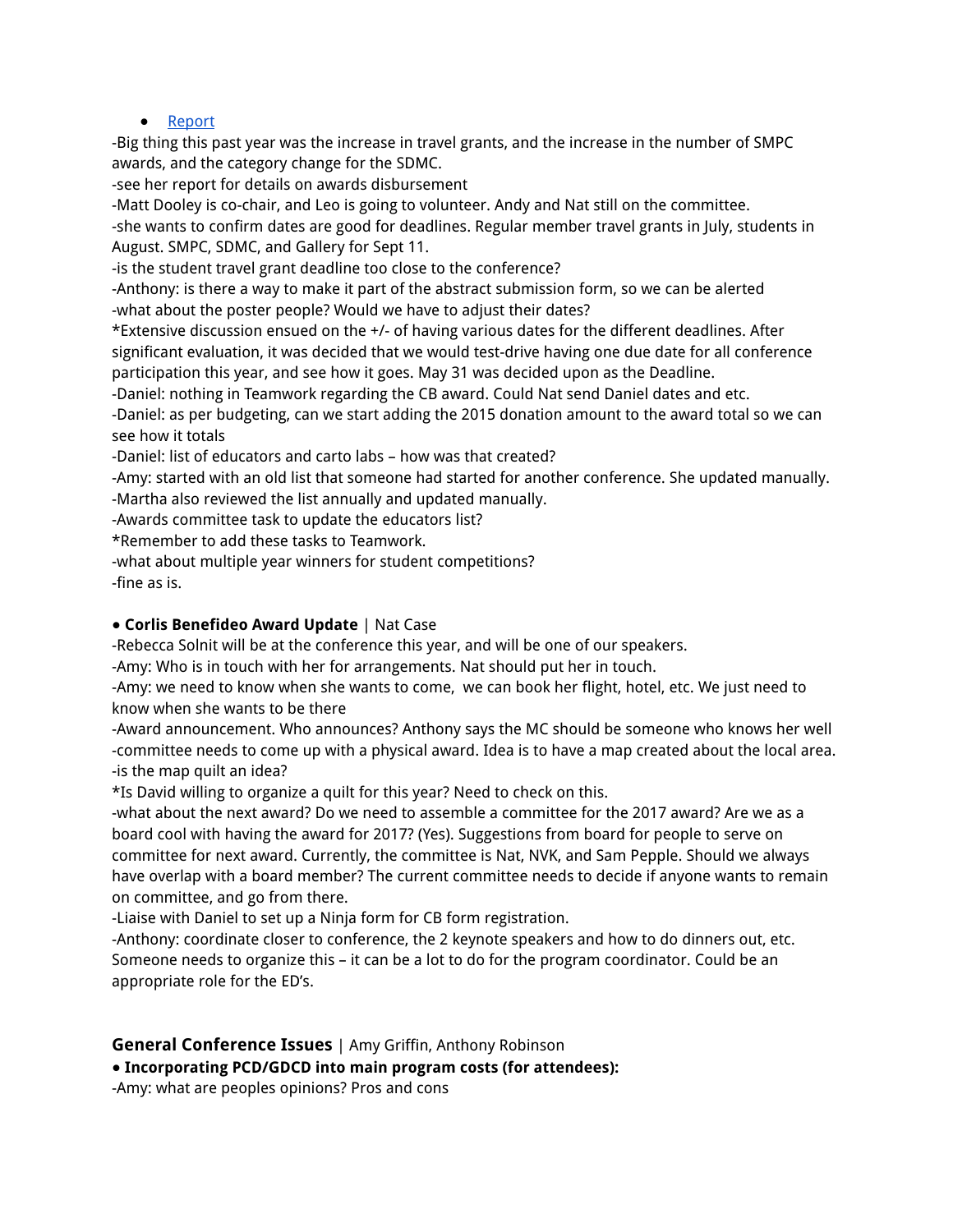-Daniel: in last 2 years, 55% of attendees have gone to PCD. 40% of first timers go and about 65% of returning attendees go.

-Tanya: how much trouble do we have with people showing up on Wed thinking they can go to PCD? -Susan: less this year than any year before – the new form has helped significantly.

-Robin: so the people that want it rolled in wanted a cheaper experience? What's the motivation? -Susan: it barely covers the expenses as it is. If we raised cost for those who don't attend, it will be a huge conference jump for them.

-Alex: what is the benefit to rolling it in? What about the 50% who don't go. What's the advantage of rolling it in?

-Nat: maybe an anecdotal explanation: having to justify to employers having an add-on price.

-Tanya: aren't most conferences structured this way now? With add-ons and extra registrations?

-Daniel: what he might suggest as a proposed change to form: maybe have a separate button on the form to say "Member Full Conference with PCD \*Most Popular Options!\*"

-Alex: we need a way to turn off the option for PCD on the a la carte form.

-Amy: that's a solution to the problem for those who need to justify PCD as an additional cost. -Alex: also an option button for full conference plus GDCD. Is that worth it? Maybe it would increase attendance?

-Andy: is there the problem with suddenly have too many people going to PCD?

-Tanya: could also implement the limit.

-Anthony: he thinks that would be a good problem to have, and he can work on room layout to accommodate.

# ● **Student PCD/GDCD Discount:**

-Amy: this could be very nominal, maybe even \$10.

-Tanya: would we also adjust the member rate up a tiny bit?

-Robin: would there also be a special button for Student + PCD

-Alex: he thinks it should be very nominal. Don't want to lose too much.

-Susan: whole conference is heavily subsidized for students as it is, and we lose money on each one.

-Tanya: it costs the organization over \$200 per person, so when a student pays only \$100 we lose.

-Robin: how many students come? (around 90)

-Robin made a motion to give a student discount by \$10. Anthony seconded.

-Discussion proposed by Alex.

-Alex: If student reg is \$100, can we bump it up a bit and lower PCD a bit? Do we really need to give them even more of a discount?

-Susan: if we show we hold costs the same over years, even when general member rates go up, it shows we are subsidizing.

-Nat: does it look as though we aren't really supporting students?

-Robin: what if we raised regular PCD to \$110, and kept student PCD same?

-JMJ: not all other things are subsidized

-Amy: we kept the price at \$99 as a mental threshold. Is this still a valid concern? Especially if we fold it in.

-Alex: so up the regular member to \$105, and lower student to \$95.

-Alex moves to amend Robin's motion to have a \$95 student rate, and raise the general member rate to \$105.

-Fritz: does this send a message to the members that they will be subsidizing the students. -Tanya: yes, we've communicated this for years.

-Nat is amending Alex's motion to \$110 for general members and \$95 for students, for PCD.

-Anthony: we can reiterate the saving to students to talk it up.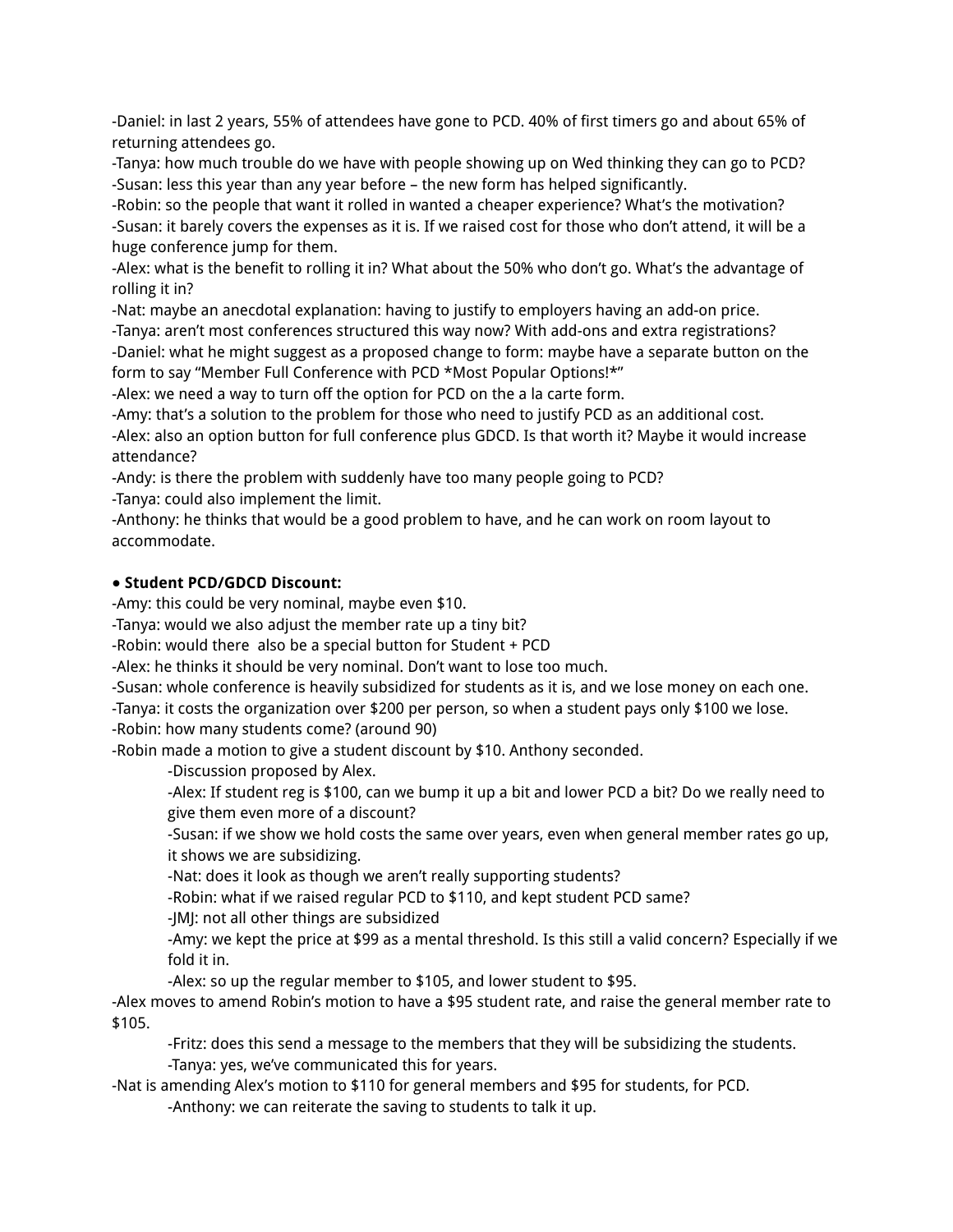-Martha seconded Nat's modification to Robin's original motion, so that the rates are \$110 and \$95. All voted Aye, motions carried.

● **Transparency of conference costs with attendees** - how to communicate? | Amy Griffin

-it's good for the members to see a general idea of what the costs are for. Even the 75% number would be good to communicate to them (75% of their conference fees pay for conference costs).

-Maybe do a chart of comparison to what other conferences cost, and what extras we provide that other conferences don't.

-We should also include the prices of things we don't offer, that people that complain about. –such as excellent wifi – it costs so much, and they don't realize it.

-JMJ: it's worth providing this info at the ABM

-some things like NNO don't cover costs. Nobody realizes that you have to pay to rent the space. We should show what percentage the food costs are as compared to the venue rental.

-NNO is a good investment even with a small loss in Anthony's opinion.

-Alex: how do people register displeasure? Survey or actual in person commenting? (both)

-Fritz: we should mention some specific costs, ie: the \$100,000 that external wifi could cost.

-Alex: highlight the costs of things we don't do, as per things we do spend money on.

-Anthony: "We listen to you about your feedback, and we try to implement what we can. We look into all these things, but …" we can frame it in a way to please the members and get the point across. Show them what their extra 25% pays for: you fund the website, CP, CartoTalk, travel grants, etc. -Amy: is the ABM the appropriate place? (Yes)

-Alex: do it at the beginning of the meeting when people are paying attention.

-Anthony: remind people at the same time that they will be surveyed, and we are listening and want to hear their feedback. If you really feel passionate about an idea, run for the board.

-Tanya: it's also great that we have people who don't go to other conferences, so they don't really understand. It's good they make the effort to come to us.

\*\*\* Do a dry run of the affordability spiel at the Tuesday PM board meeting.

● **Conference sponsorship** (Rates, Opportunities, rate sheet, updates on website):

-not much feedback about the sponsorship – we forgot to ask specific questions about it on the post-conference survey

-Robin: what's the argument for having sponsorship?

-Amy: the money we received through sponsorship this year went toward funding student travel grants -Alex: we don't want to have a tradeshow feel to the conference

-Alethea: we want to split the stream between vendors and sponsors. ie: not booths, but maybe have someone sponsor NNO

-Nat: counter-argument – the way we justify going to conference is how it's going to affect bottom line down the road. He would not have an opposition to having an Avenza table, a Chicago University press table, etc. Good for a profit-based business to benefit from this.

-Alex: his worry is that we would change the nature of the organization if we opened that up. He appreciates that NACIS is an organization that lacks the pressure of having to sell, talk, guard business secrets, etc.

-Tanya: this is where the discussion has landed every time we have it, that we would lose more members than we would gain.

-Daniel: corporate sponsorship might affect their willingness to attend.

-Alex: in essence, presenting is pitching your thing in a different way than having a booth

-Nat: maybe encourage PCD presenters: if you have new product, come show us

-Daniel: that could start to become too sales-pitchy.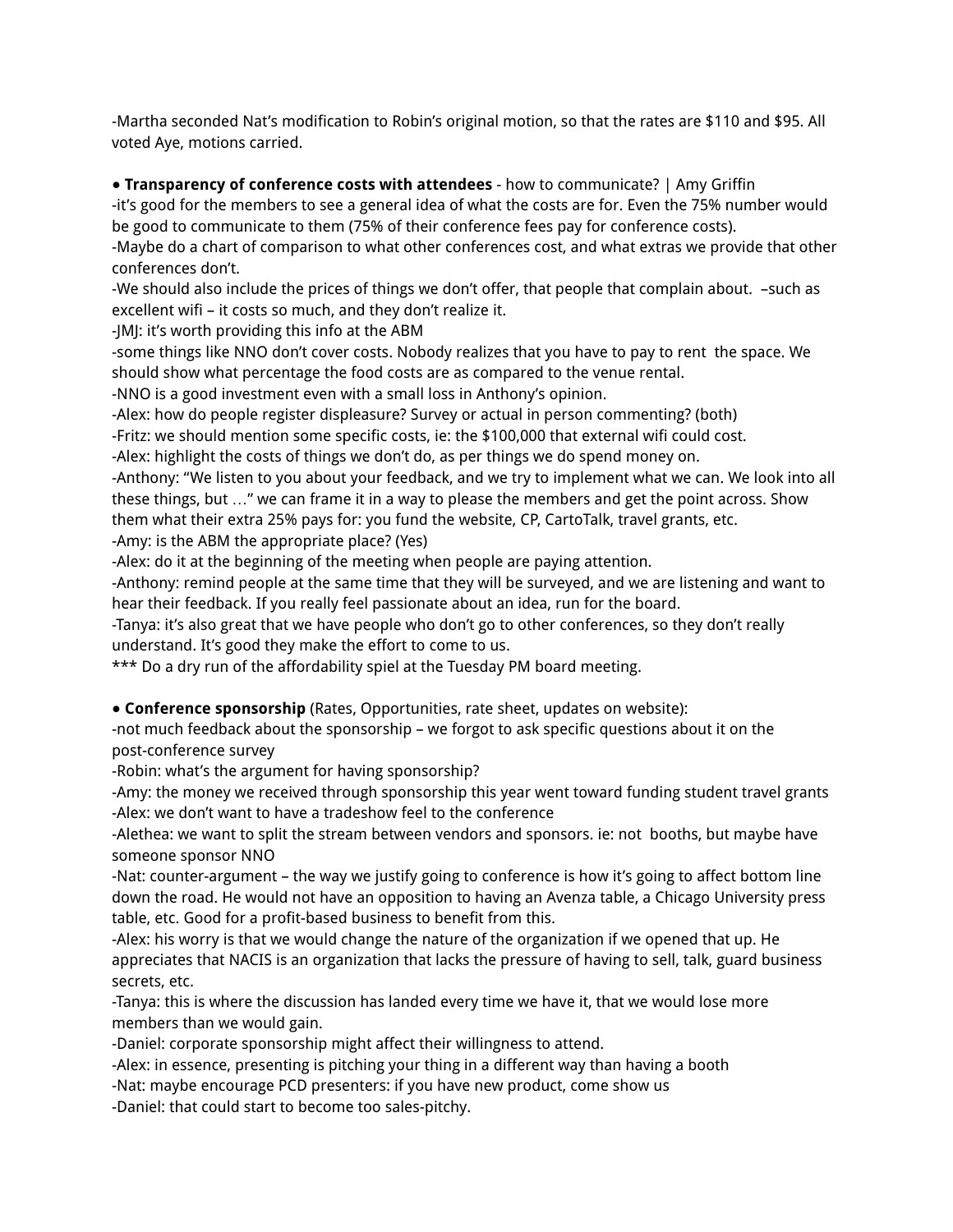-Anthony: last year they were actively asking presenters not to give sales pitches

-Alex: he doesn't feel that sales pitches are as interesting as technique demos.

-Anthony: he can see arguments on both ways: good for students who are trying to shop their resume around to have booths they can walk up to.

-Daniel: difference between booth selling things as opposed to having more of a job-fair booth? -Robin: she would be more open to conference sponsorship if it weren't for the entire conference. -Anthony: not really worth it for a company to send their stuff to the conference for 1 day. It usually takes longer than a day for the booths to get the real traffic and questions.

-We could spin it so that we don't do it to make money.

-Amy: in short term, are we willing to continue with existing model (flyers in bag with proceeds to student travel grants), and how do we move in future?

-JMJ: in order to do the booth thing right, we shouldn't/can't put it in place for this year, and maybe shouldn't try it in Montreal. So maybe continue with flyers , and then on survey have specific questions about the existing sponsorship.

-Alex: and be sure to ask if people want an expo? Get the question out there.

-Amy: appropriate place is on the post-conference survey

-JMJ: break it into 2 sections, this conference feedback, and "new ideas" feedback.

-Anthony: would it be an idea to invite sponsorship to be able to afford recording presentations? We get asked for that a lot.

-Amy: also need to consider physical space – we are already a space heavy meeting.

-General consensus that we are all happy with current sponsorship

-Nat makes the motion that we continue sponsorship for 2 years. Alethea seconded. No further discussion. All voted Aye. Motion passed.

\*Anthony will take this on as a presidential project next year.

# **Lunch served at Library**

# **Teamwork Demo**

-Daniel gave a demo of the new Teamwork software

# **Colorado Springs 2016** | Anthony Robinson, Fritz Kessler

-Things are going well, and getting sorted out.

-CFP is pretty much ready to go

-NNO will be at Jack Quinn's Irish Pub – signed contract already

-hotel was recently independently purchased. It seems to be working out fine, it's being completely renovated, and it looks like it will actually be a large improvement. It's in a fantastic location downtown. -There is a regional AAG meeting that starts on Friday, but should not interfere with our events.

-Jeremy Goldsmith is putting together an orienteering field trip in Garden of the Gods.

-we still need others to arrange additional field trips.

-Tanya is reaching out to Mamata and David Lambert to see if they are willing to help with field trips -creative workshop ideas are still needed too.

-Susan: don't commit to expenses for field trips/workshops until it's vetted through Susan and Anthony

-Daniel has created a submission system, ready to go with minor tweaking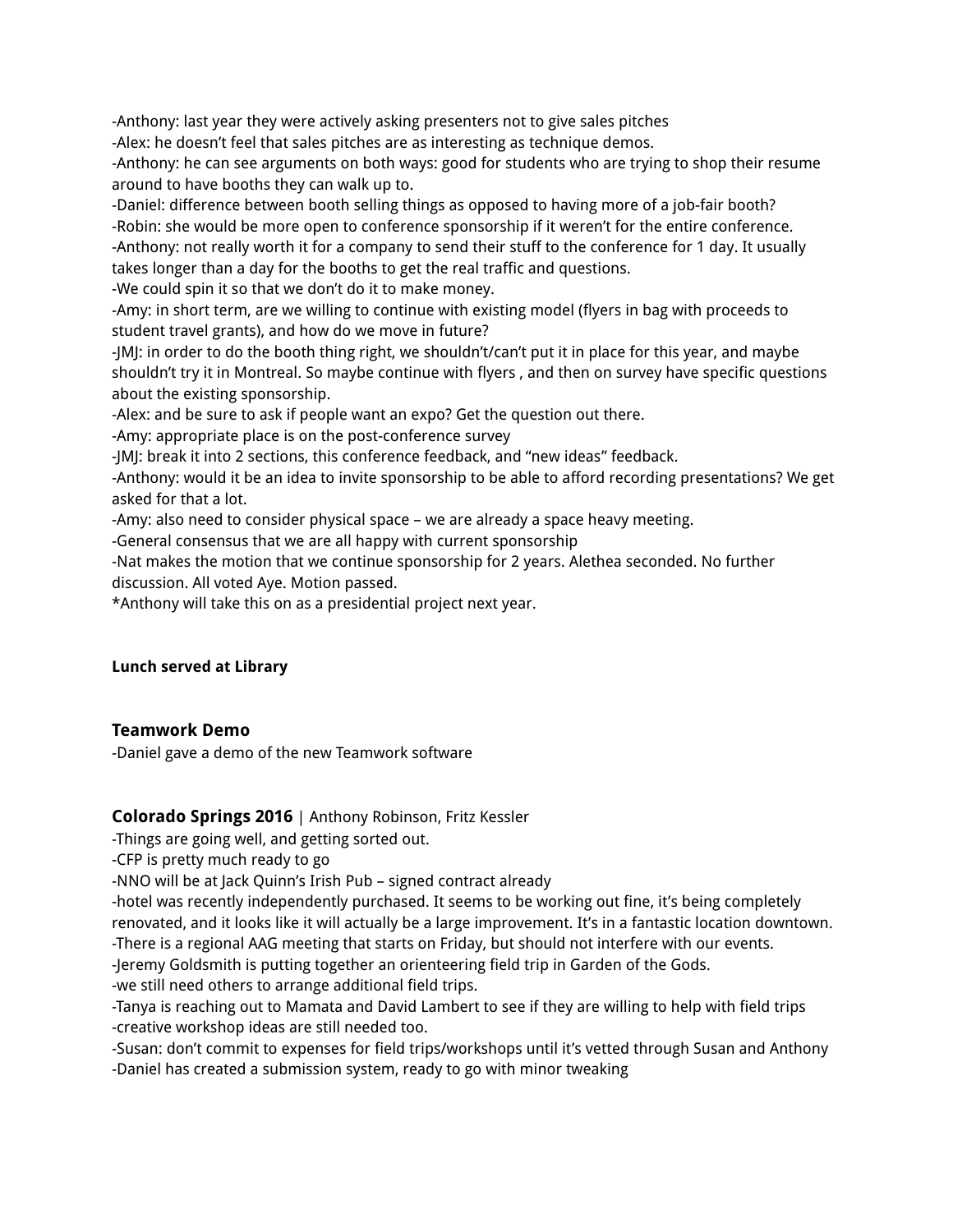-Susan: we need to buy a liability insurance policy this year for the first time in 36 years. Shouldn't be too much. Michelle is amazed that we haven't had to buy this before now.

-Robin: will it be easier to delegate now that we have Teamwork.

-Anthony: still have some kinks to work out, but it's coming. Just need minor tweaking.

-Anthony: recruiting help for conference, at reg desk, etc. Might work easier now with Teamwork.

-Tanya: extra stuff at desk – make a plan to have things set up separately, and have their own plan on how to work it, and who to man it.

-Martha: on Wednesday, Susan should be designated to handle problems, not actually check in registrants.

-Tanya: she will setup teamwork tasks for assigning registration desk people so Susan isn't as burdened. -JMJ: we need people to be designated for technical help, projectors, etc.

-General discussion on additional event staff we would want/need to make things run smoother.

# **Future meetings**

● **2017 Montreal** | Susan Peschel, Fritz Kessler

-Fritz has made a few observations for NNO, but hasn't made inquiries. He's also started looking into field trip possibilities.

-Susan looked at a few places while she was in Montréal, and has some notes for Fritz.

-Is there a possibility to have any of the presentations and papers in French also? Program in French? -Nat: is there requirements for including French on signage?

-Martha: I don't think we have to worry at all about private event signage, but maybe it would b a good idea for public advertising/signage?

### ● **Process for picking and evaluating sites** | Amy Griffin

# **● 2018 Candidate sites** | Amy

-We've taken the list of possible locations that people have brainstormed in the past, and decided we should go far west or south for locations. Michelle looked at Asheville, Savannah, Charleston, Boseman, Tacoma, Spokane, Boise. Her list of possible sites were reviewed by Amy, and further whittled down. Michelle is now requesting preliminary estimates from hotels on what they can do. Before she pursues further, we need to be willing to agree to a contract. So we need to have a discussion on what places we would seriously consider.

-Spokane is eliminated based on advice received from meeting planner. West options are Tacoma and Boise. Tacoma is good for accessibility (SeaTac), and enthusiastic local arrangements people. It has two hotels that are workable.

-Daniel: he's heard that Asheville has a very Madison/Portland vibe, and might therefore have a good attraction rate.

-Alex: for southern locations, he would vote for Charleston.

-Amy: it has the largest number of workable hotel spaces.

-Nat: has concerns with Boise being too similar to Colorado Springs. His pitch for southern is the good possibilities for southern geography and history.

-Amy: so will focus on Tacoma and Charleston initially.

# **● 2018 possible cooperation of some sort with CAGIS?** | Amy Griffin

-Are we at all interested in coordinating with AutoCarto. She was approached with president. She asked if we were interested in merging the map competitions.

-Alex: only a few people attended both conferences last time we coordinated in Pittsburgh.

-Martha: is there a risk of losing attendees to AutoCarto if we bookend again?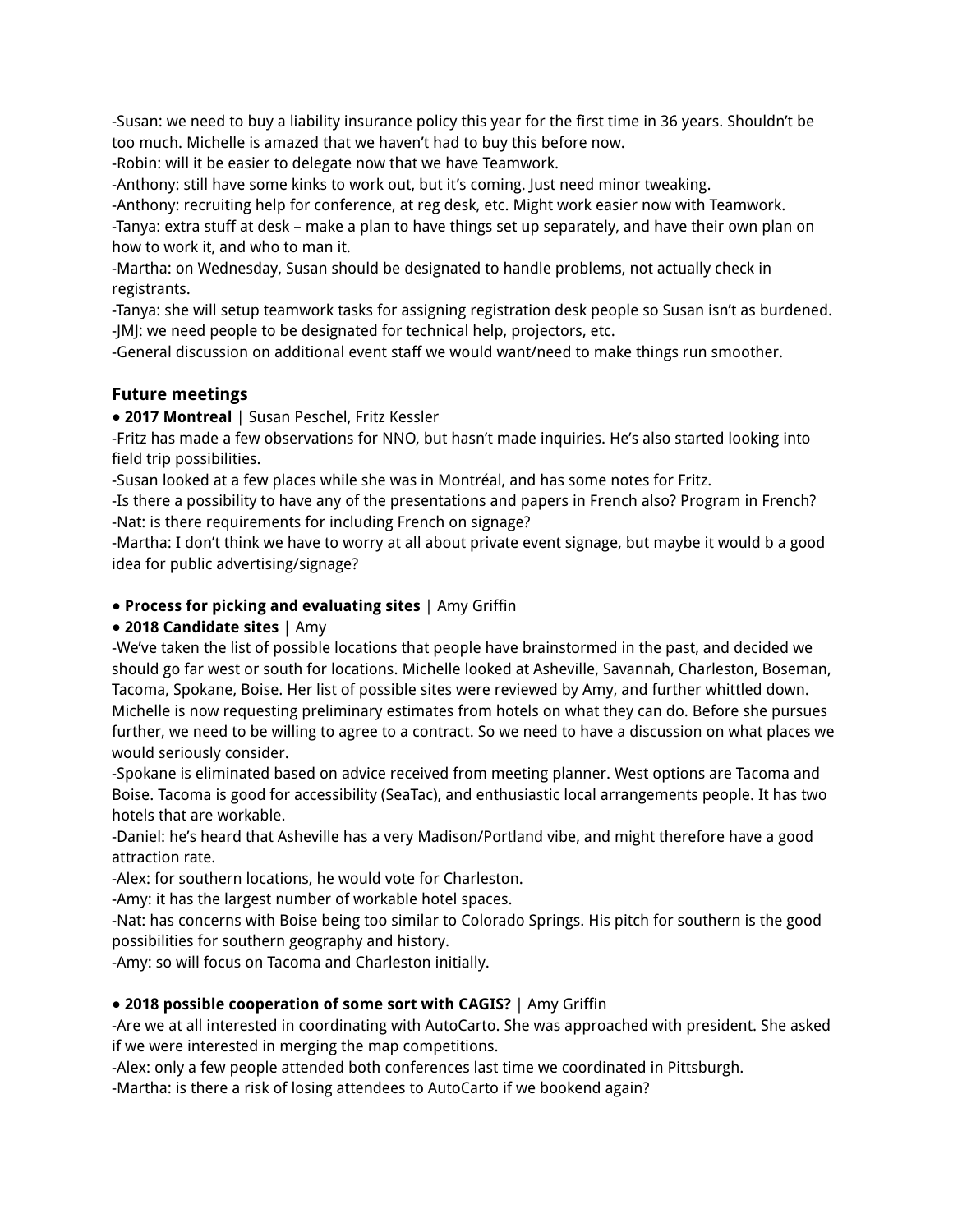-Alex & Tanya: No. We didn't lose people at all

-Tanya: no real loss or risk to us to bookend.

-Amy: their disorganization is a deterrent to working with them

-Nat asked for clarification on who and what the group was. Amy and Alex gave us a general rundown of the history, and the affiliations with ICA.

-Robin: is it more work for us?

-Tanya: yes if we try to split the conference, not so much if we bookend

-Daniel: we don't want their disorganization to reflect on us, or impact our conference.

-Amy: the VP we would work with, seems to be fairly organized and easy to work with.

-Discussion on pros and cons

-Fritz: sits on CaGiS board, and they had a similar conversation. They seemed to be semi-enthusiastic too.

-JMJ: maybe let them know when and where we are, and let them know we'd be fine with them bookending us, maybe having a joint event one evening

# **Nominations** | Alex Tait

-Committee is well under way. They are looking for suggestions of student board members.

-Students can nominate themselves. Should go out in the next newsletter.

-Tanya: in the past few years, they've been trying to expand beyond Penn State and Madison.

-Positions up for nomination are VPE and Treasurer, as well as the Board Members at Large.

# **Continuity Committee** | Martha Bostwick

● Report

-updated the Continuity Portal to include all new board members contact information -made sure that the NACIS website People page was updated to reflect all new changes in the board

# **Publications Committee** | Nat Case

● Report

# **● Atlas of Design**

-nothing further to report at this time. Call for Submissions has gone out.

-Daniel: was the budget item reflecting a price increase?

-JMJ: she recorded the numbers she was reported. For 2016, a non-member is \$40 +S&H. Suggestion to have member price at \$30, which would make it easier on in-person sales at conference. (via communication with Sam).

-Daniel: Let's find out why they are interested in a price increase? Are prices going up? Find out by time of the next Skype call.

-Amy: at Christmas they (supplier) shipped a lot with damage. We need to follow up on this. -Nat: committee has talked about their monograph series, and sheet maps or other book length scholarly printings under a NACIS imprint. Any of the book length projects would be at least 2 years out. Next step would be to come up with a budgeting structure - we're split on whether we would POD or print and warehouse. He wants to explore how other academic publishers handle their backlists and storage. This could apply for AoD if we find a better solution of storage.

-Alethea: a lot of publishers sign on and do a lot of marketing and promotion of the project – what has Nat considered in regards to that.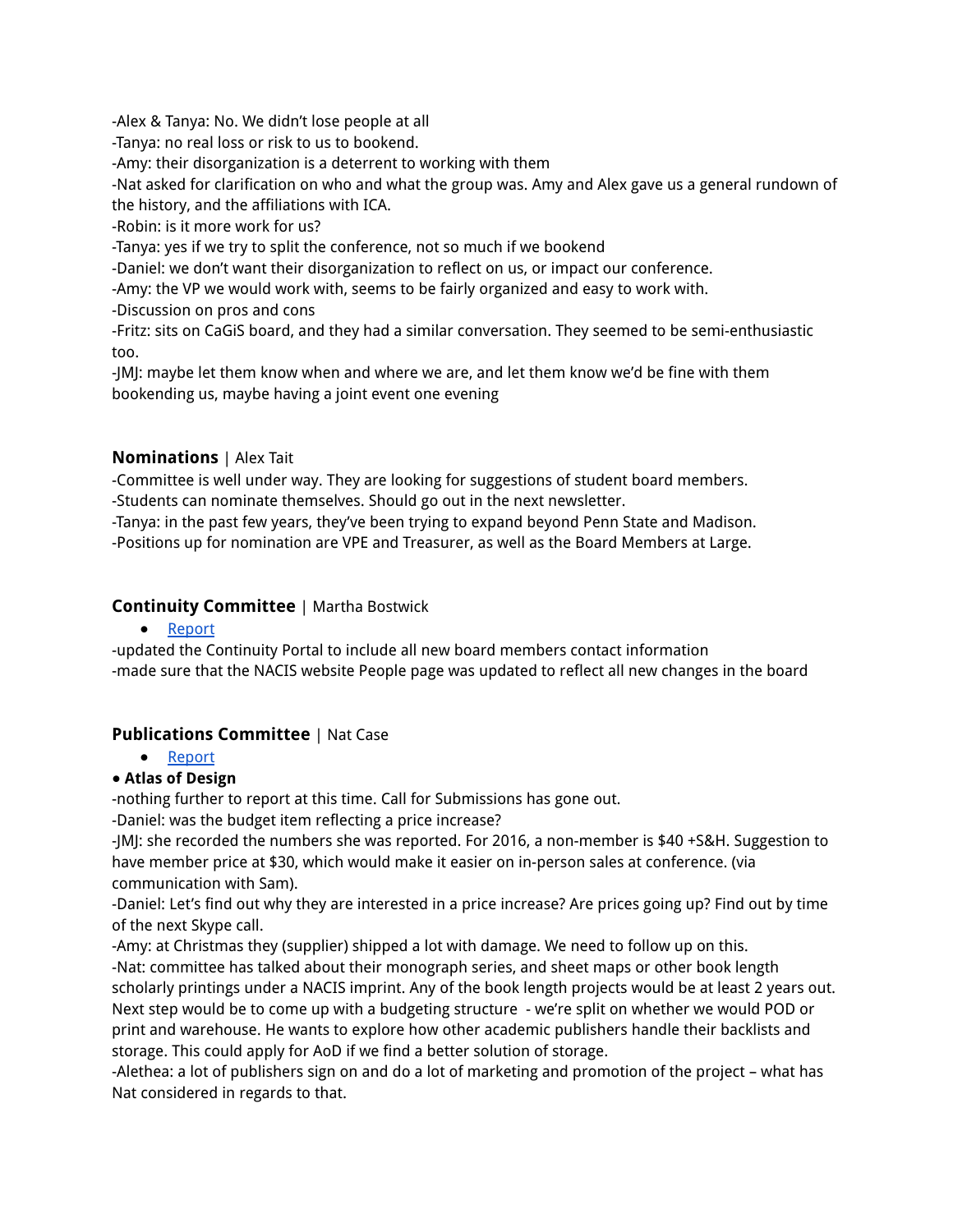-Nat: haven't progressed that far.

-Nat: as for paper sheet maps, mostly focused on POD not warehousing. One question is how to peer-review and process a paper map.

-Amy: Journal of Maps does that. Along with the published map, they have a 2-page description. -Pat: a lot of the Journal of Maps is focused on geologic

-Amy: was started for people who wanted their fieldwork published and counted – different audience and purpose

-Nat: Thought was to offer an online portal for the maps published in the AoD to be able to print and ship their maps if they currently don't have a publishing solution. Royalties for the prints would have to be accounted through the treasurer, and demands of the vendor.

-Alex: it would be a headache if NACIS had to cut cheques to authors.

-Amy: this sounds more possible than peer-reviewed maps. Sounds like a strategy to investigate further. -Daniel: good marketing for AoD3 to also advertise that they can also purchase a poster of a map from the book.

-Amy: good that it would build on something that already exists, rather than starting completely from scratch with a new idea.

# **Communications & Outreach Committee** |Daniel Huffman & Tanya Buckingham

● Report

-In the process of developing their plan. Good discussion so far. Making list of who to send material to, who to contact, etc.

-Anthony: a lot of local groups this year to reach out to ahead of time.

-Tanya: they're discussing on whether they are missing groups of people – less identified in the past. -Pat: Katie now has access to LinkedIn

-Anthony: is it worth asking EsriPress about printing AoD? Worth inquiring into.

-Daniel: Ken said they'd like to sell the AoD in the Esri store at the UC. Possibility to sell a lot of our remaining stock there.

-Robin: would it be a good idea to put a flyer into the Atlas to reference the conference.

-Amy: that would be a good idea

-Tanya: shouldn't there be a statement in the front of the book saying who NACIS is? Who is responsible for this?

-Amy: publications committee presents a draft to the board. And lets the AoD design people know that a page is going to be devoted to the statement.

-debate about how long and where the statement should go.

-This should be done before next Skype meeting

# **BREAK**

# **Membership Benefits** | Kristen Grady

# ● Report

-She's been working on getting Hans' Globe sold, and it seems to be haphazard. She feels like she needs to have some help to figure out what's going on.

-Andy is willing to join the committee and help her.

-Needs to get response from Mamata on questions she has regarding past initiatives.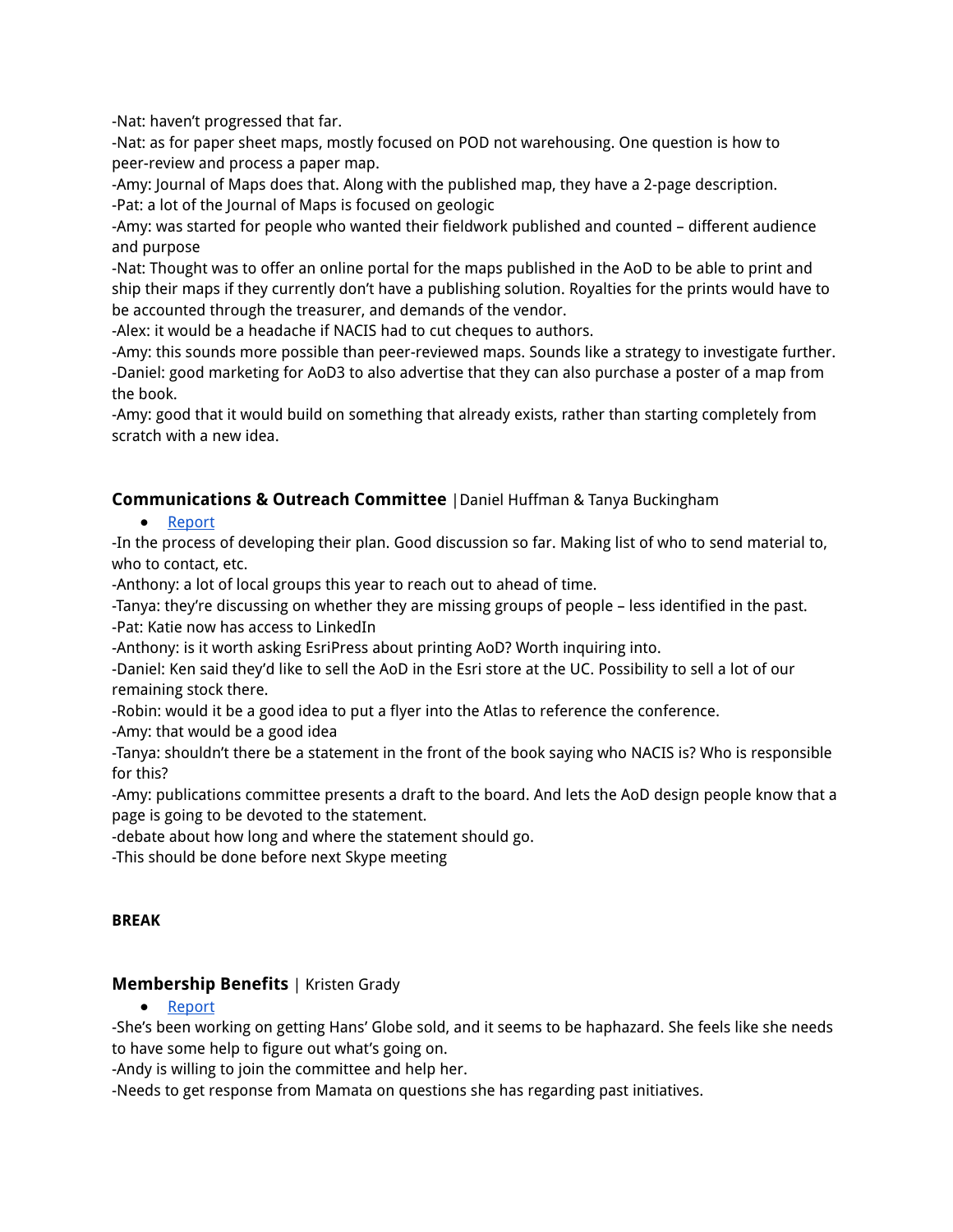-We need to keep the ball rolling on the Globe sales. We're still short people, and need more interested -Amy: make a short form on the website, and email people on current list to confirm their interest. Blast NACIS news, and give them a deadline to register their interest. We need to have a minimum of 25 people. Also send a NACIS news blast.

-Alex: how hard is it to take money and refund money if it doesn't get enough people – so we don't have people flake and not pay after the order goes in?

-Amy: we need to find out from Hans a timeline for how long it would take to produce and ship to US. We then figure out where to keep them and ship from within the US.

-Daniel: we have a great deal with FedEx, so should probably use them for best shipping prices.

-Amy: Daniel please research and detail actual shipping costs

-Add Tanya to committee as a helper (mainly for T-shirt stats)

### **BREAK**

# **Presidential Initiatives** | Amy Griffin

# **● Student and New Member Retention/Conversion Project**

-How many student members are we keeping? When and why are losing them, what makes them return?

-We need to figure out our retention rate, and track it over time. They are a big source of new members. -If we can improve retention rates it will make us a healthier society over time.

-Is it the people who came once, the people who came to multiple conferences? Are the people who don't come to conferences still staying on as members.

-How far back do we have data on who attended conference.

-Daniel: how much is on paper vs on digital records?

-Amy: we need to figure out how we can use the data we have to figure out the conversion rates.

Analyse any other data in records to see if we can figure out why they aren't returning (or didn't return). -Tanya: she has contact info for many of her students, and maybe we can use LinkedIn to contact others.

-Amy: Maybe by annual meeting come up with a strategy to improve annual retention.

-Daniel: doesn't think the historical database is accurate for student memberships.

-Susan: we have paper records, that would need to be digitized to analyze

-Amy: it will be helpful to find out why students come back, or not. If it's a factor we can control, we can rectify it and maybe improve our retention rates.

-Amy: student testimonials might help with our retention rates.

-one or more of us could interview students to find out how the society has benefitted them., or find ways in which we could change to benefit the students more.

-Alethea: it might be helpful to have a first time attendee break or meet and greet for students to help them feel more included.

-Anthony: Eric Steiner had the idea of approaching new people that didn't register for NNO, and see why and maybe offer them a free ticket to encourage them to attend. He thinks it's a good investment to encourage inclusion.

-Robin: she's willing to reach out to students as the Student Board Member and find their feedback. -Amy: let's think of pros and cons of giving them a break or comp, and revisit. We can run stats on the numbers.

-Robin: can NNO be part of main conference fees?